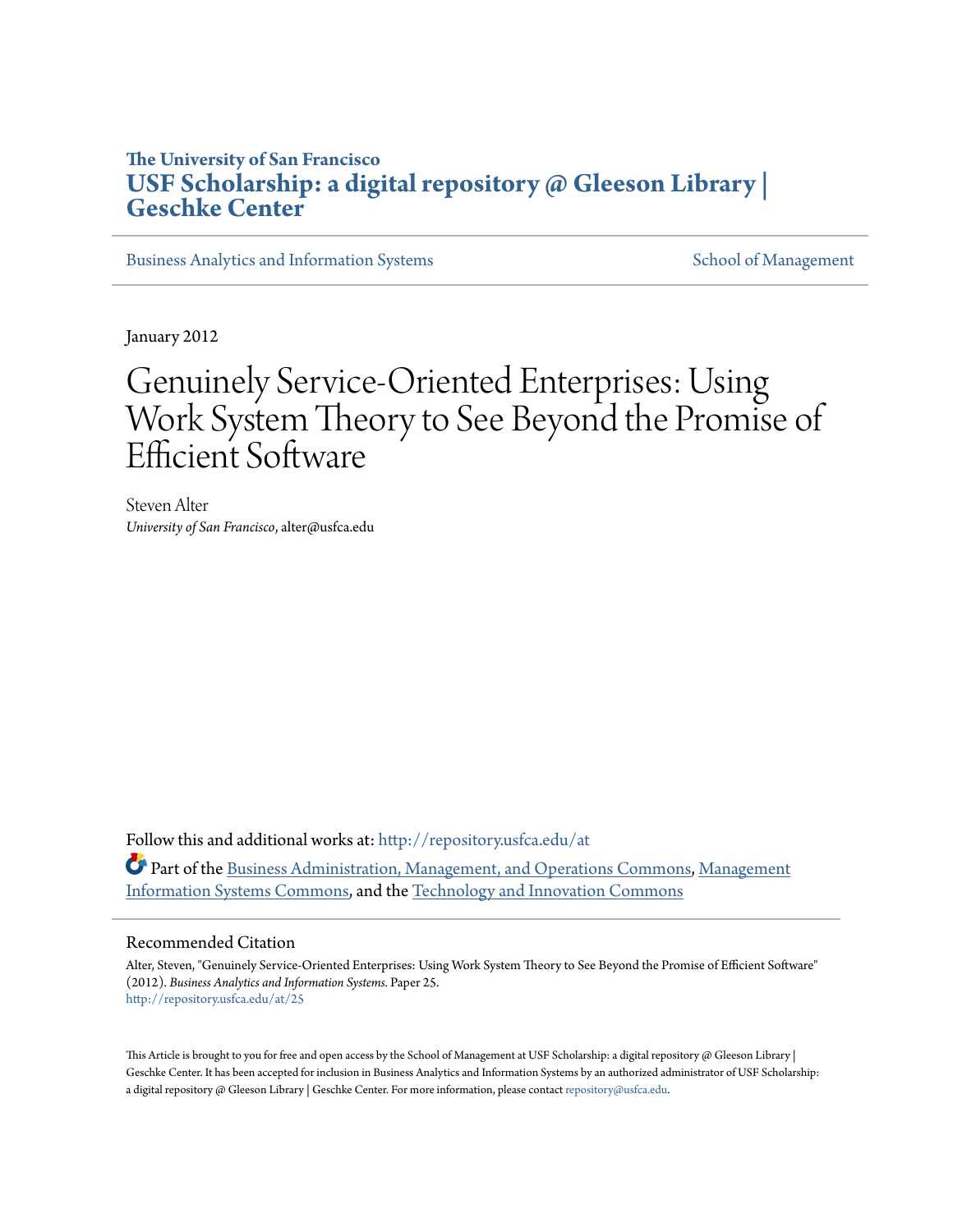### **Genuinely Service-Oriented Enterprises: Using Work System Theory to See Beyond the Promise of Efficient Software Architecture**

|                          | Journal:   18th Americas Conference on Information Systems                                        |
|--------------------------|---------------------------------------------------------------------------------------------------|
|                          | Manuscript ID:   AMCIS-1285-2012.R1                                                               |
| Submission Type:   Paper |                                                                                                   |
| Track:                   | Analysis and Design for Service-Oriented Enterprises < Systems Analysis<br>  and Design (SIGSAND) |
|                          |                                                                                                   |

**SCHOLARONE™** Manuscripts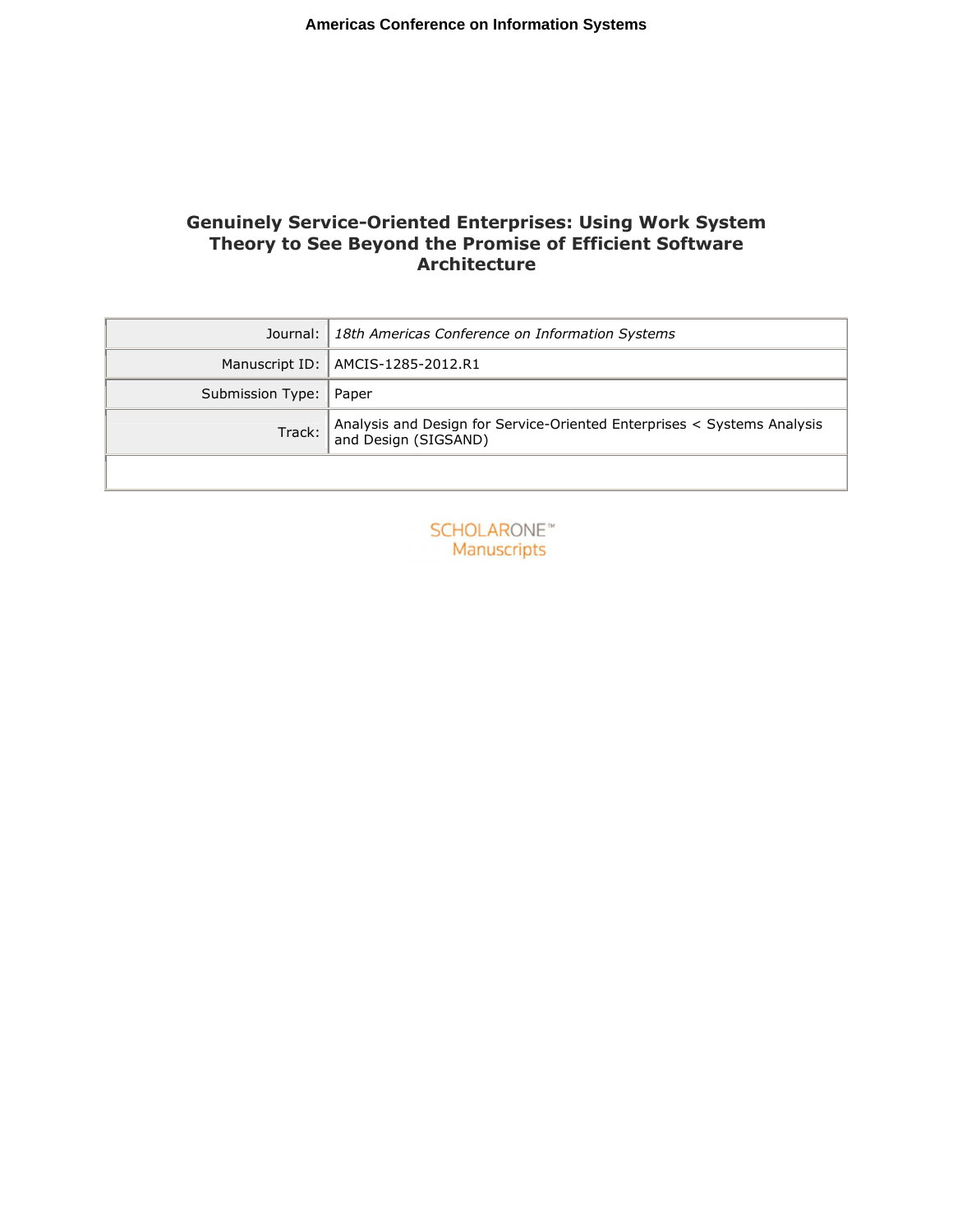## **Genuinely Service-Oriented Enterprises: Using Work System Theory to See Beyond the Promise of Efficient Software Architecture**

**Steven Alter**  University of San Francisco alter@usfca.edu

#### **ABSTRACT**

The concept of service-oriented enterprise has great potential. Taken literally, however, it raises many issues, including practical difficulties of creating a service-oriented enterprise in the computer science sense and the huge leap from flexible IT infrastructure to an enterprise that is genuinely oriented toward providing services for customers and employees. This paper is a conceptual contribution showing how work system theory can help in seeing analysis and design issues beyond technical architectures that have dominated research to date. After summarizing background concepts related to service, service systems, and the vision of service-oriented enterprises, this paper explains how work system theory can help in recognizing many obstacles on the path toward that ideal. Recognition of those obstacles supports analysis and design by illuminating the amount of change required to move to a genuinely service-oriented enterprise and by helping analysts and designers decide where service-orientation in its various guises is really appropriate.

#### **Keywords**

Service-oriented enterprise, service, service-oriented architecture, service system, work system theory

#### **INTRODUCTION**

The service-oriented enterprise (SOE) has become an important rallying cry for technologists trying to develop more effective ways to create, use, and maintain software infrastructures and for technology companies trying to sell corporatelevel products and services. Ideally, adoption of SOE should make it possible to develop software and technical infrastructures that are both efficient and flexible by decomposing computer and network systems into service-providing modules that answer service requests using pre-defined message protocols. At least in theory, that type of architecture should make it easier to respond quickly to shifting needs of an entire enterprise.

While the technical architecture has many advantages related to computer systems and networks, the underlying logic of interactions does not translate well to services provided by one person for another. In examples such as obtaining cash from an ATM or purchasing tickets in simple situations, people are happy to receive services through unambiguous requests that are submitted and answered electronically. In many other situations, such as receiving consulting and hospitality services, human clients for services usually want to deal with a person through an unscripted exchange of ideas, information, and feelings. Service orientation in relation to services by people for other people clearly means something different from service orientation in relation to computers responding to requests from other computers.

The term *service-oriented enterprise* brings an implicit promise that the entire enterprise is oriented toward providing service. Research to date and published literature on SOE focuses primarily on issues related to software and network architecture and is less specific about the orientation of enterprises toward providing service for their customers or employees. Instead, it. While that omission is not at all problematic for computer scientists who know what they mean by SOE, the term *serviceoriented enterprise* overlaps with sales and marketing rhetoric of technology providers and consulting firms, and sometimes is viewed as overlapping with research in areas such as service marketing, service operations, organization behavior, strategy, and service science (e.g., Chesbrough and Spohrer, 2006). One might wonder whether there is any genuine link between the pursuit of SOE as a technical architecture and the actual service orientation of an enterprise or any of its major departments or processes. Probably more important is the need to think about challenges and practicalities of pursuing service orientation in every aspect of an enterprise.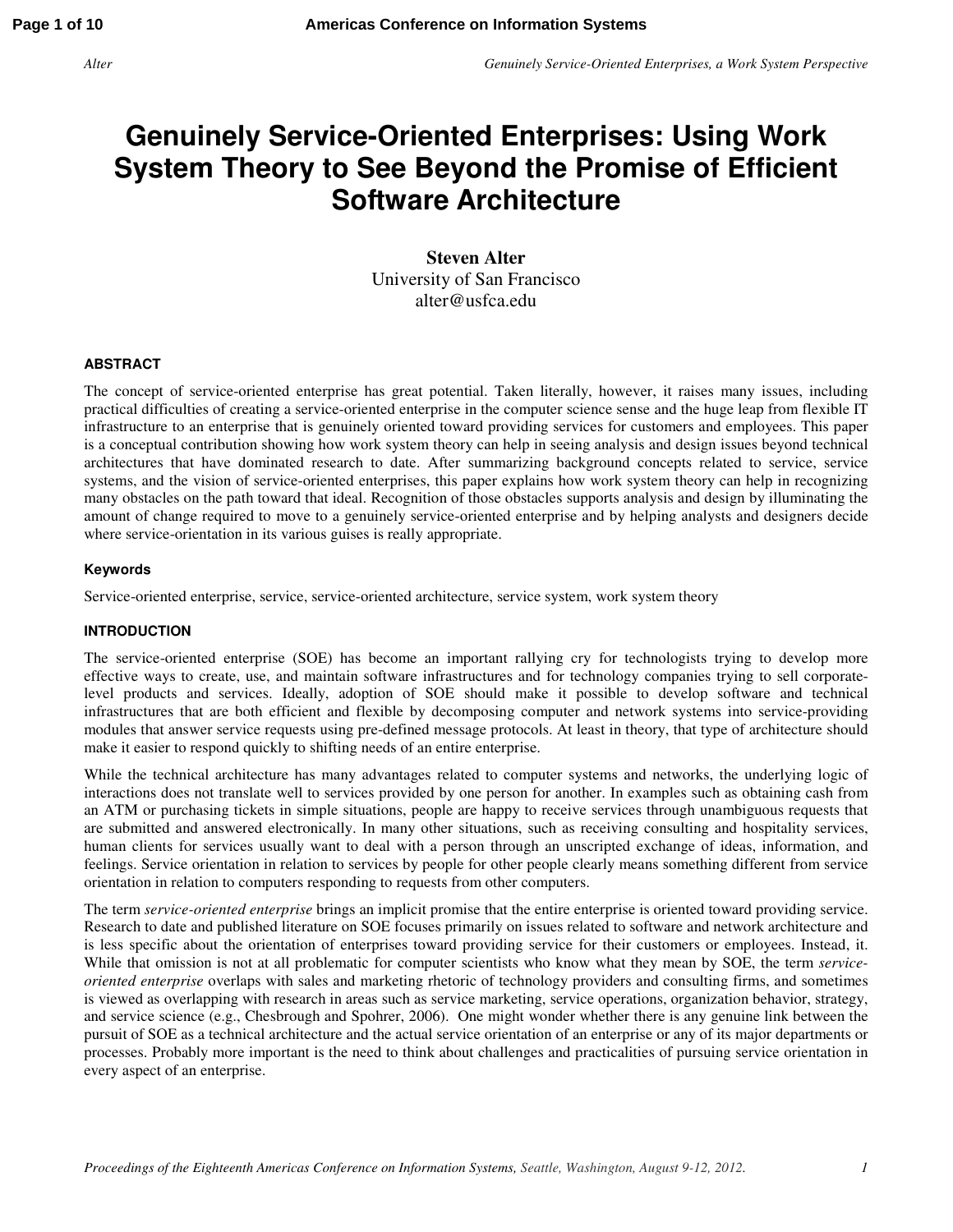**Overview**. This paper uses work system theory (WST) as a link between services, service systems, and SOE. As background, it summarizes static and dynamic views of work systems within WST. Its exploration of SOE starts by reviewing definitions of service from computer science and from service marketing and service operations. After proposing a definition of service that applies across all three areas, it illustrates the vision and promise of SOE and the types of technical details that are involved in moving to SOE. It ties everything together by proposing the concept of a "genuinely service-oriented enterprise" (GSOE) and using aspects of the static and dynamic views of work systems to show that moving toward GSOE would entail major analysis and design challenges that go far beyond the challenges of moving to SOA architecture.

#### **WORK SYSTEM THEORY**

Work system theory (WST) is a theory for analysis (Gregor 2006) that provides a way to view a situation as a work system, just as actor-network theory, activity theory, coordination theory, and structuration theory provide ways to analyze situations using other concepts. Since many of the ideas in WST have been published previously, we review basic premises and two central frameworks before using WST in relation to SOE.

**Domain of relevance**. WST is relevant for describing, analyzing, designing, or evaluating systems within organizations, whether or not IT is involved. It also covers systems that cross organizations.

**Unit of analysis**. The unit of analysis is a work system, a system in which people and/or machines perform processes and activities using information, technology, and other resources in order to produce products and/or services for internal or external customers. Enterprises that grow beyond a largely improvised start-up phase can be viewed as consisting of multiple work systems. Almost all significant work systems in business and governmental organizations rely on IT in order to operate efficiently and effectively.

**Information systems**. WST applies to work systems in general and, by inheritance, to special cases of work systems such as information systems, where all processes and activities involve processing information. (Alter, 2008a). Sociotechnical IS include accounting systems in which accountants produce financial statements and planning systems in which managers produce plans. Automated IS include search engines that produce search results and automated stock trading systems that produce and/or execute buy orders or sell orders.

#### **Static View of a Work System**

**Work System Framework**. The nine elements of the work system framework (Figure 1) are the basis for describing and analyzing an IT-reliant work system in an organization. The framework outlines a static view of a work system's form and function at a point in time and emphasizes business rather than IT concerns. Figure 1 identifies four internal elements of a work system (process and activities, participants, information, and technologies) plus five other elements (customers, products/ services produced, environment, infrastructure, and strategies) that are part of even a rudimentary understanding of a work system. Customers of a work system often are participants, as when doctors examine patients. The elements of the work system framework are explained in Alter (2006; 2008a). The framework covers situations that might or might not have a tightly defined business process and might or might not be IT-intensive. Figure 1 says that work systems exist to produce products/ services for customers. The arrows say that the elements of a work system should be in alignment.

**System identity and integrity in the presence of change**. A work system maintains enough integrity to be described, measured, and managed as a system even though specific features or components may change incrementally or may not operate in accordance with designer intentions. Recognition of incremental change mirrors Feldman and Pentland's (2003) distinction between ostensive vs. performative aspects of routines, which "creates an on-going opportunity for variation, selection, and retention of new practices and patterns of action within routines."

#### **Dynamic View of a Work System**

**Work System Life Cycle Model (WSLC)**. Figure 2 says that work systems change over time through iterations involving planned and emergent change. (Alter, 2006; 2008a). Planned change occurs through defined projects in which resources are allocated to create a work system or change aspects of an existing work system. Emergent or unplanned change occurs through incremental adaptations and workarounds as work system participants try to minimize or bypass obstacles that interfere with expeditious achievement of work goals.

The WSLC represents planned change as projects that include initiation, development, and implementation phases. Development involves creation or acquisition of resources, e.g., software development, acquisition, or configuration and creation of procedures, documentation and training materials needed for implementation of the new version of the work system. Implementation means implementation in the organization, not implementation of algorithms on computers.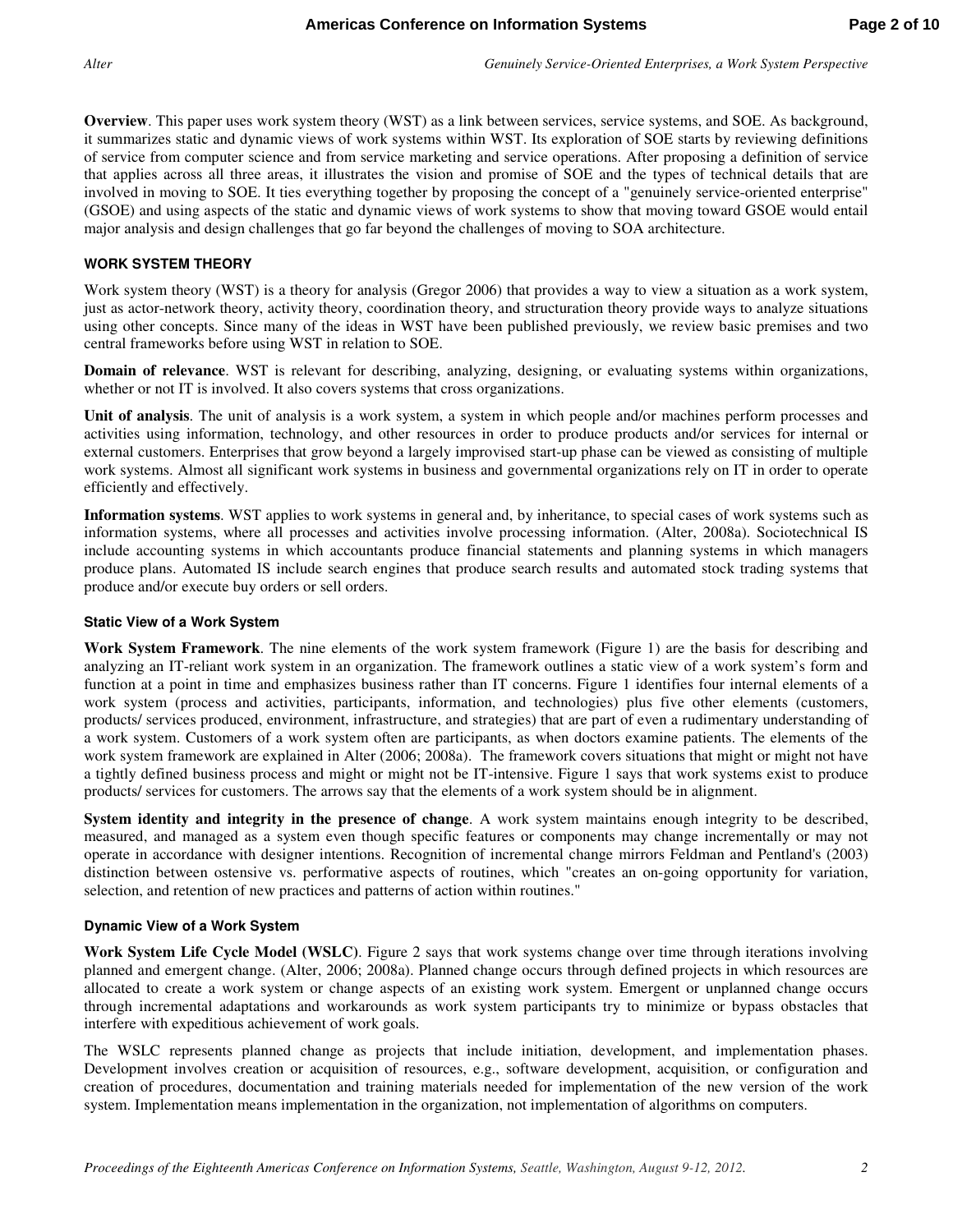



Figure 2 uses inward-facing arrows to represent emergent change such as ongoing adaptations, workarounds, and experimentation, all of which do not involve separate allocation of significant project resources. The inward-facing arrow for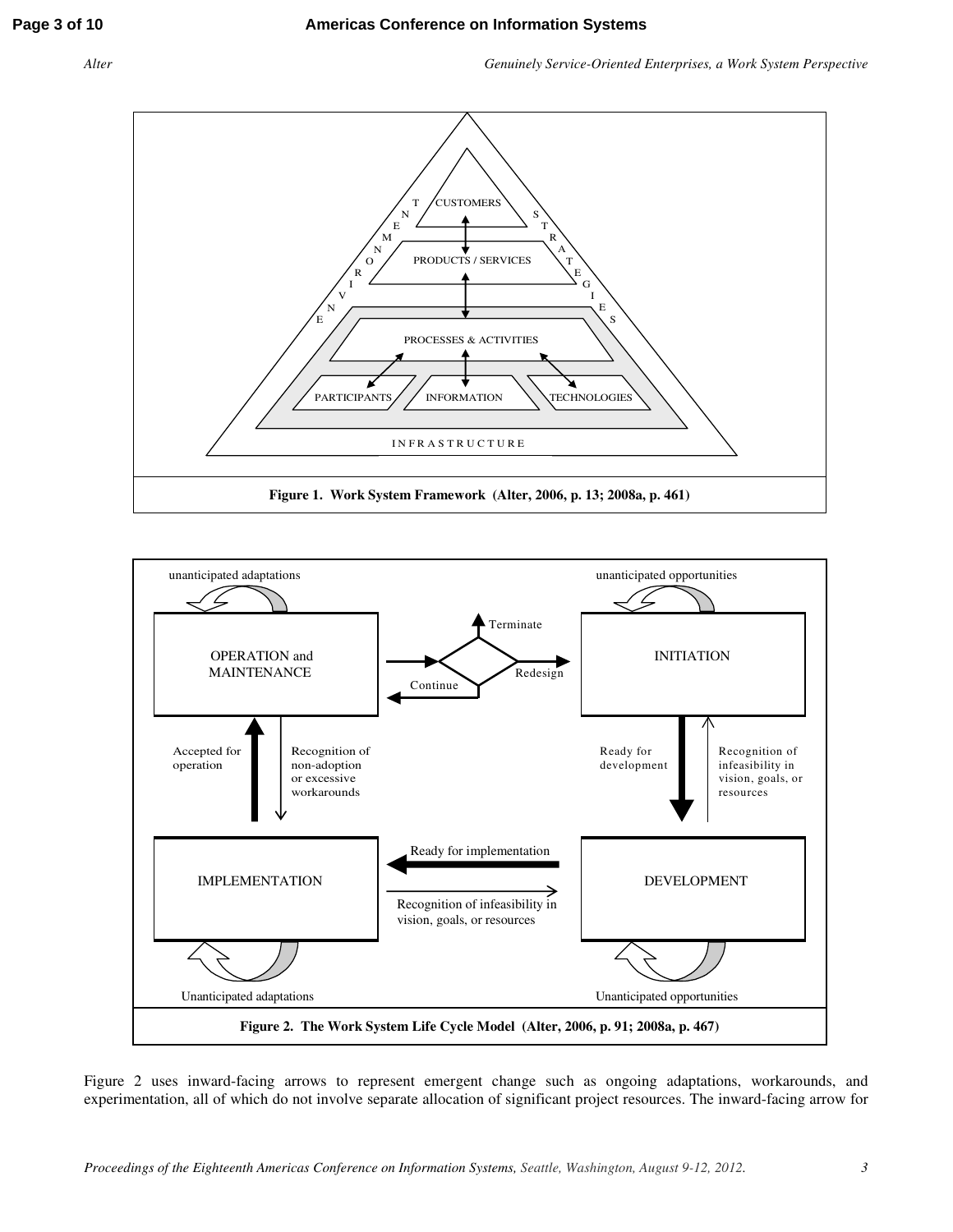the operation and maintenance phase also represents emergent changes in practices or goals that occur over longer periods without explicit planning. The inward-facing arrows for development and implementation phases of formal projects represent emergent changes in intentions, designs, and plans based on insights after the initiation phase.

Having summarized WST, we approach SOE by first defining service and service system.

#### **DEFINITION OF SERVICE AND SERVICE SYSTEM**

Computer scientists and other researchers who focus on SOE tend to view service within a computing paradigm whereby a server entity produces an unambiguous response to an unambiguous request from a client entity. The client and server are software or machines that interact through definable IT-based interfaces. Neither the client nor the server has the capability of discerning unstated needs, interests, or concerns, methods used by the other entity, or anything else that is not included in explicitly coded messages governed by the requirements of the interface. (Alter, 2010). Statements in *IBM Systems Journal* illustrate this paradigm:

A service "is generally implemented as a course-grained, discoverable software entity that exists as a single instance and interacts with applications and other services through a loosely coupled (often asynchronous), message-based communication model" (Brown et al., 2005).

"The component that consumes business services offered by another business component is oblivious to how the provider created the business service" (Cherbakov et al., 2005)

The computer science definition of service differs greatly from typical definitions in the service marketing and service operations literature, such as:

"An act or performance that one party can offer to another that is essentially intangible and does not result in the ownership of anything." (Kotler and Keller, 2006, p. 402)

"Intangible activities customized to the individual request of known clients." (Pine and Gilmore, 1999, p.8)

"A time-perishable, intangible experience performed for a customer acting in the role of a co-producer." (Fitzsimmons and Fitzsimmons, 2006)

Situations in which "the customer provides significant inputs into the production process." (Sampson and Froehle, 2006, p. 331)

"The application of specialized competences (knowledge and skills) through deeds, processes and performances for the benefit of another entity or the entity itself." (Vargo and Lusch, 2004, p. 2)

Each of the service-for-humans definitions is actually problematic because many activities that most people would consider services do not fit those definitions. For example, a public health clinic providing vaccinations transfers ownership of a dose of vaccine that is neither essentially intangible, nor customized, nor well described as an intangible experience performed for a customer, and which involves little coproduction other than appearing at the clinic.

**Proposed definition of service**. Shortcomings of the above definitions and of other proposed definitions of service lead us to use a simple, dictionary-like definition, "Services are acts performed for others, including the provision of resources that others will use." (Alter, 2010). A more general version that also covers totally automated services replaces the word "others" with "other entities," whereby:

"Services are acts performed for other entities including the provision of resources that other entities will use." (Alter, 2010)

This definition is meaningful for thinking about SOE because it applies to almost any economic activity directed at external or internal customers that may be people or machines. Service providers in self-service situations provide platforms and other resources that customers use to create value for themselves. This definition does not differentiate between products and services, however. Not differentiating between products and services is consistent with "goods are distribution mechanisms for service provision," the third foundational principle in service-dominant logic, an approach to economic exchange that has been discussed widely in marketing since was introduced in Vargo and Lusch (2004). The definition is consistent with a small revision of the work system framework in Figure 1, whereby the previous term "products & services" is replaced by "products/services" to indicate that the framework makes no effort to differentiate between products and services. Instead, it recognizes that things produced by most work systems combine features that are often viewed as product-like or service-like and therefore are neither strictly products nor strictly services. Finally, the definition is also consistent with statements such as, "Everything is a service. Even products are proto-services, in a sense, because they provide the end-customer with the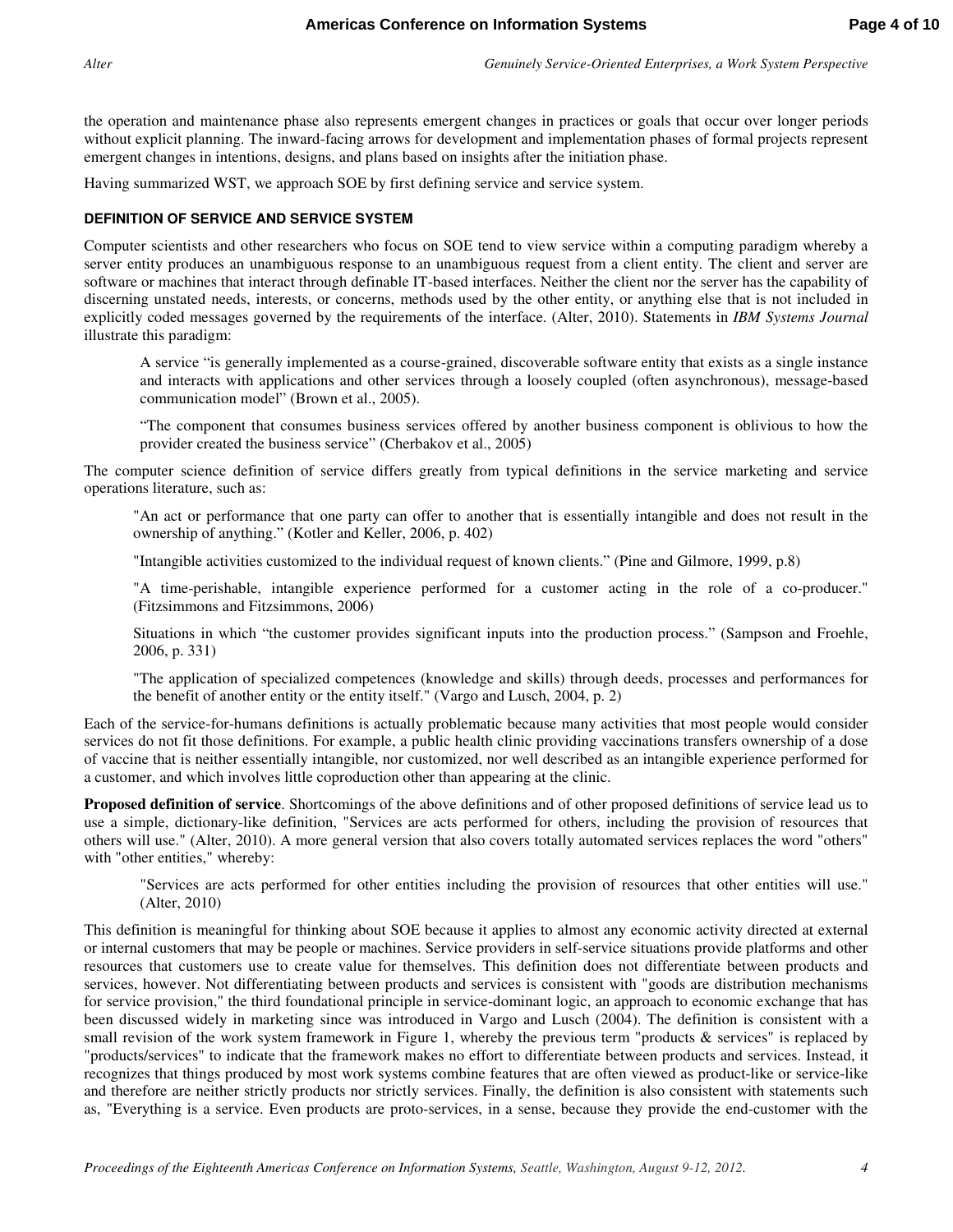means to deliver a self-service: the vacuum cleaner provides the service of cleaned floors, the grocery shopping provides the self-service of meals, and so on. (Graves, 2009)

**Service systems**. In business enterprises, services are produced by service systems, which are work systems (as defined earlier) that produce services. (Alter, 2010; 2011). Inclusion of "human participants and/or machines" in the definition of work system says that service systems can be completely non-technical systems that provide services for people, completely automated systems that provide services for other automated systems, or sociotechnical systems in which people use technology to provide services for the people. With those definitions, we can now look at the service-oriented enterprise.

#### **SERVICE-ORIENTED ENTERPRISE**

Although many sources have discussed service-oriented enterprises and have proposed characteristics of such enterprises, few define that term clearly. Also, some authors have noted that very little evidence supports assumptions and assertions that the potential benefits of SOE will actually be realized. (e.g., Janssen, 2008). We cite several sources to illustrate the vision and promise of SOE and to illustrate the technical methods and details required to implement software-centric visions of SOE.

#### **The Vision and Promise**

By one definition, the service-oriented enterprise is "a view of the enterprise in which everything is seen in terms of services and their interactions and interdependencies, providing consistency and simplicity everywhere, and creating new space for agility and innovation in the enterprise." (Graves, 2009, p. 1) "In the service-oriented enterprise, every activity has an explicitly identified customer to whom that service has value; and each of those customers has an outcome that they want to achieve." (p. 23)

According to an executive briefing from a major consulting firm, "SOE is all about reorganizing the enterprise to enable increased collaboration between the company and its customers, suppliers and other trading partners. ... To accomplish this means changing from a silo capability model to a market capability model. ... An SOE is able to change its capability mix quickly and efficiently, and on a fine-grained scale, to continually optimize the business. ... Supporting an SOE are four fundamental elements: sensor technology, Service-Oriented Infrastructure, Service-Oriented Architecture and business processes." (Capgemini, 2005).

An IBM view of the general nature of service-oriented enterprises was presented by Cherbakov et al. (2005), Nayak et al. (2007), and others. Componentization of the enterprise, summarized by IBM component business models (e.g., Cherbakov et al., 2005, pp. 660 and 665) is a basic requirement that enables important characteristics that distinguish SOEs from traditional enterprises. Those characteristics include, among others:

- creation of business value through services provided by participants
- the possibility that the same business need may be fulfilled by multiple providers
- process flows that are net-like and that operate through composition and enhancement of existing services within a business ecosystem
- dynamic process design based on execution of results of sub-processes
- nearly real-time dynamic orchestration
- organizational structure based on relationships between service consumers and service providers. (Cherbakov et al., 2005, p. 659).

Within this highly structured and componentized enterprise, "business services provide the foundation for the business behavior model that describes business operations as viewed within the enterprise and as viewed from outside.".... A business service "can have multiple business specifications and multiple service operation models. The service provider can use its own business logic to associate a business specification with an appropriate operation model during service provisioning." ... A business specification "describes a business person's perspective regarding what the service does, how the service is consumed, how its performance is measured, and how the service is managed. Some or all aspects of the business specification can be described by both the service provider and the service consumer." (Nayak et al., 2007, pp. 730-731)

#### **Getting Closer to the Technical Details**

In practice, the vision of SOE is based on service orientation in general and the use of service-oriented architecture (SOA) in particular. "Service orientation describes a type of architectural framework that supports the design, development,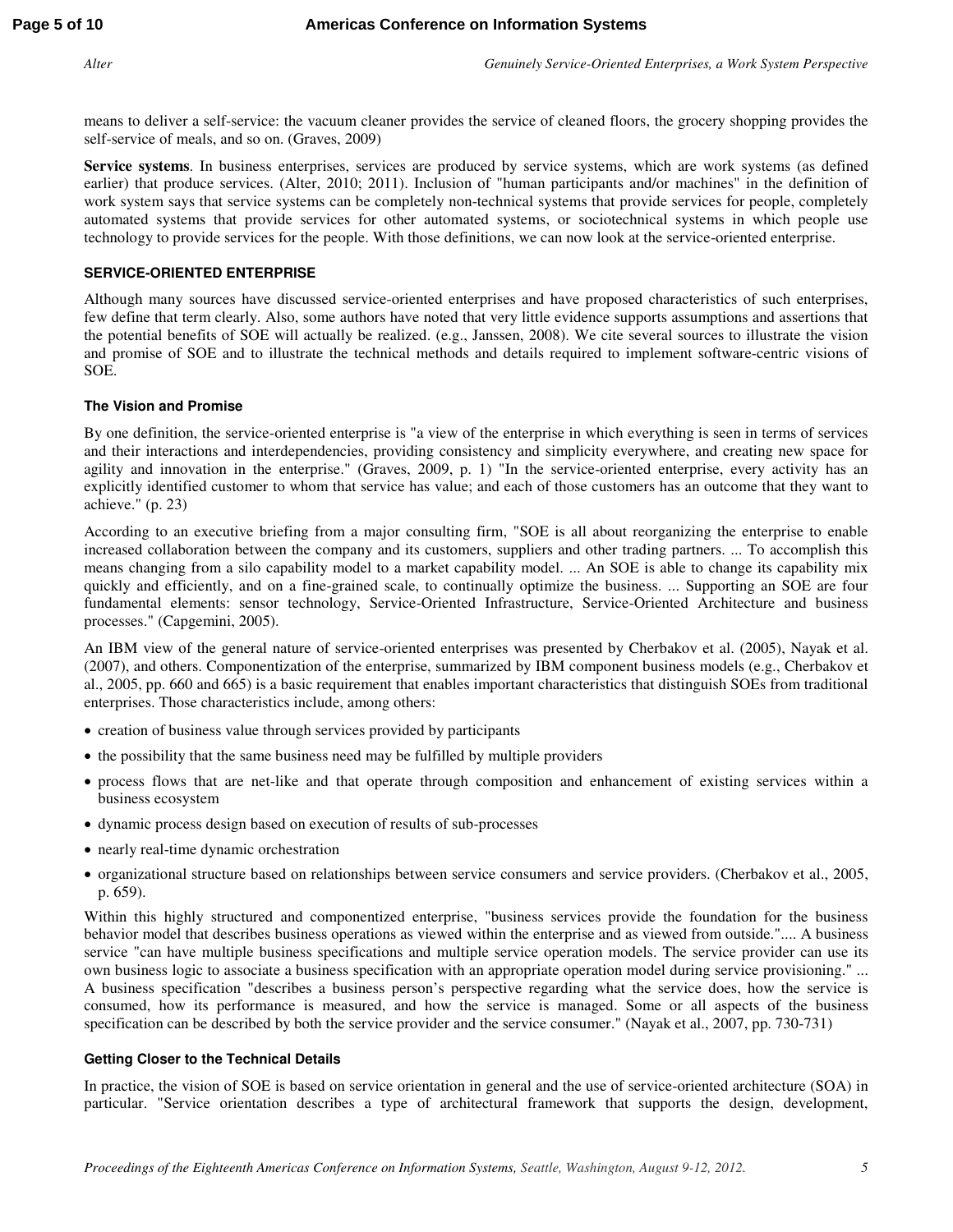identification, and consumption of services across the enterprise, thereby improving software component reusability and facilitating agile responses to change." (Demirkan et al., 2011) SOA is "a paradigm for organizing and utilizing distributed capabilities that may be under the control of different ownership domains. It provides a uniform means to offer, discover, interact with and use capabilities to produce desired effects consistent with measurable preconditions and expectations." (OASIS, 2006). Welke et al. (2011) extends the vision of SOA in the direction of SOE by presenting an SOA maturity model whose SOA maturity dimension goes from technical concerns to business capabilities. That dimension starts with infrastructure efficiency and reuse and moves toward enterprise flexibility and agility and enterprise transformation. SOA sounds more like a vision of SOE at the latter end of that spectrum.

Brown and Carpenter (2004) defines an SOE as, "An enterprise that implements and exposes its business processes through an SOA and that provides frameworks for managing its business processes across an SOA landscape." Similarly, in a description of IBM's "business architecture for a service-oriented enterprise," Nayak et al., (2007) refers to services being "exposed" through a catalog, "discovered" by searching a catalog, and invoked (automatically) only if a service agreement exists. That terminology summarizes the general logic whereby providers announce availability and characteristics of services and service consumers find and use those services in accordance with contracts, service level agreements, and standards. That approach makes intuitive sense for just-in-time access to Web services, although it seems quite a stretch to use the same terminology for service provision in analysis and design situations where the providers are people rather than computers and where the direct customers are people and organizations.

The details of how SOA actually works in practice are technically complex, even without considering additional requirements for graduating from SOA to SOE. For example, the third chapter of a book on service-oriented enterprises (Khoshafian, 2006) focuses on service definition, discovery, and deployment. Its sections include service registries and UDDI, service description and WSDL, and SOAP. Universal Description, Discovery, and Integration (UDDI) is a platform independent registry for finding Web service applications. Web Service Description Language (WSDL) describes the functionality offered by a Web service. WSDL specifies topics such as the address or connection point to a Web service, the binding, port type, operation, and message. Simple Object Access Protocol (SOAP) is a specification for exchanging structured information using XML.

#### **GENUINELY SERVICE-ORIENTED ENTERPRISES FROM A WORK SYSTEM PERSPECTIVE**

Many discussions of SOA and SOE recognize that the challenges go far beyond technology. An overview of the United States government's move toward service orientation stated that SOE is "perhaps the most challenging of the major parts of the Target Architecture because it requires the greatest change to entrenched business practices." (CIO Council, United States Government, 2008, pp. 27). Similarly, an article in *IBM Systems Journal* said, "transforming an enterprise into a serviceoriented enterprise involves business challenges that are more difficult to overcome than the technological challenges associated with implementing an SOA infrastructure." (Cherbakov et al., 2005, p. 654)

These challenges are relevant to analysis and design for SOE because any realistic analysis and design effort needs to take into account the target organization and its capacity to change. Most effort to date in making SOA and Web services practical has focused on technical concepts and technical implementations of those concepts. Achieving genuinely service-oriented enterprises requires analysis and design at an organizational level that considers the way people do their work and the organization's capacity to change.

To explore this further without getting tangled in vague definitions of SOE that sound like technical extensions of SOA wrapped in idealistic visions for the future, we will use our proposed definitions of service and service system to define a "genuinely service-oriented enterprise," an artificial construct that facilitates exploring the practicality of SOE beyond computer architectures.

A GSOE is an enterprise consisting of multiple service systems most of which genuinely provide service for their internal and external customers. (We use "most" instead of "all" to make it more likely that a GSOE could exist.)

The basis for deciding whether an enterprise is a GSOE is the extent to which customers of all of its service systems receive products/services that they want and need. Anthropomorphizing a bit, one might say that Web services and other service systems governed by an SOA paradigm automatically meet that criterion because they provide what their automated clients "want and need" in the form of scripted responses to scripted client requests. Note, however, that using web services and SOA in part of an enterprise does not imply that customers of all service systems in the enterprise receive products/services that they want and need

Sociotechnical service systems with human participants face much larger obstacles to attaining the status of GSOE. We can use the work system framework (Figure 1) and work system life cycle model (Figure 2) to appreciate these obstacles.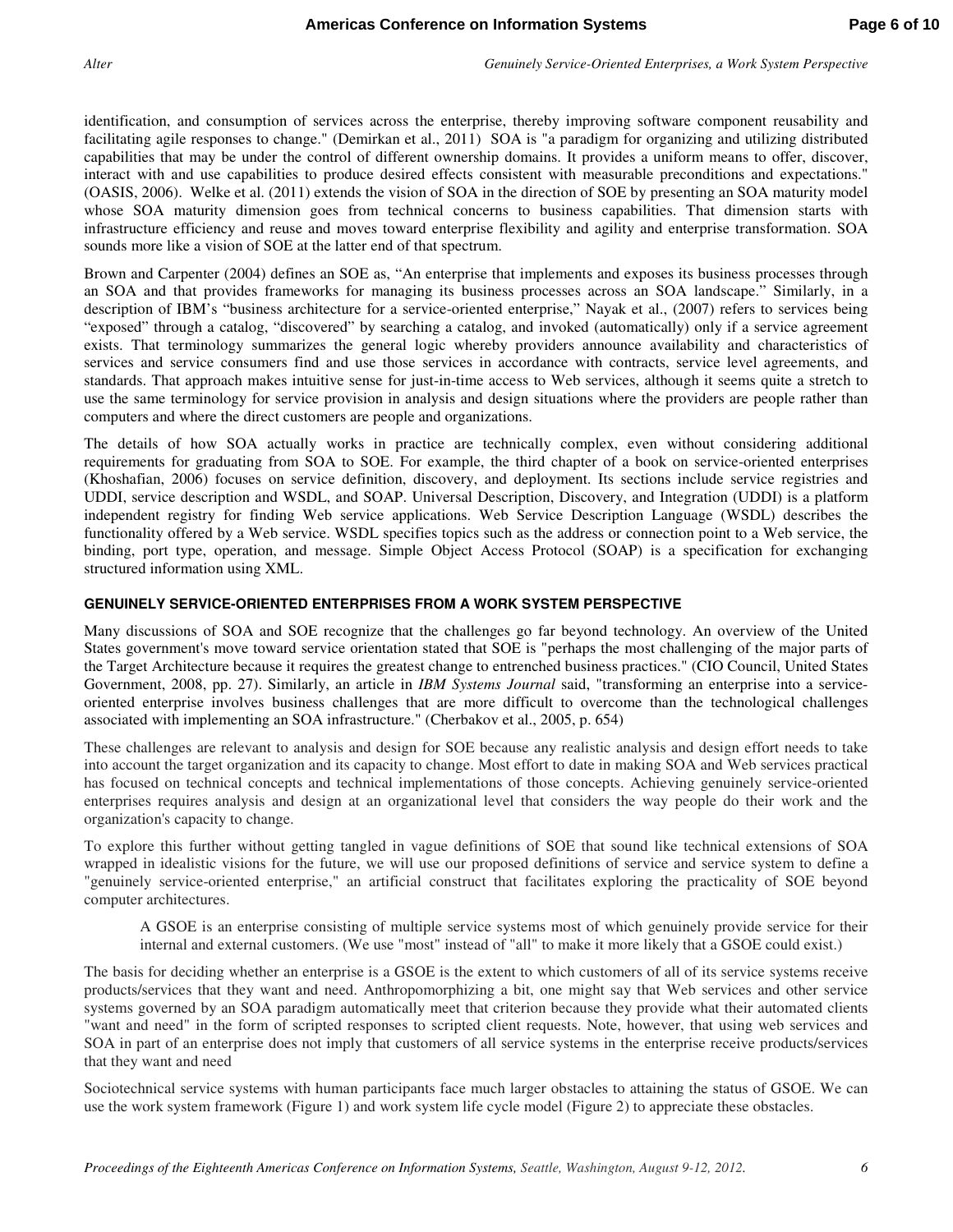#### **Characteristics of Service Systems in a GSOE**

Looking at each element of the work system framework shows the enormity of the change that would be required for most enterprises to become GSOEs. These challenges apply to each individual service system and to the enterprise as a whole.

**Customers**. The customers of all of the service systems in a GSOE presumably want and need the products and services produced by those service systems. A quick look at most organizations surely would reveal that many service systems for internal and/or external customers do not produce exactly what those customers want and need. An additional challenge is that most service systems have multiple customer groups with different, and sometimes conflicting needs.

**Products/ services**. In contrast with messages passed between computerized modules, the products/services produced by many service systems are not specified precisely and do not operate in accordance with protocols, contracts, or service level agreements. For example, real world order fulfillment systems are not 100% perfect in producing what customers want at the quality level they want.

**Processes and activities**. In contrast with the operation of software, many processes and activities within sociotechnical service systems are not totally structured. Many processes and activities may be executed in different sequences and may lack well articulated business rules. Many repetitive organizational routines allow for judgment to accommodate unanticipated contingencies and exceptions. Also, as noted by organization behavior and organization theory researchers (e.g., Schmidt and Simone, 1996; Star and Strauss, 1999), a substantial amount of coordination and articulation work occurs outside of the sequences, procedures, and rules within formal specifications of processes. Analysis and design efforts often do not focus enough on anticipating transient problems and ways to address those problems. The mechanisms in coordination theory are certainly relevant here, as are other ideas in the literature related to mutual adjustment and articulation. Finally, a huge leap would be required to move from the largely social operation of current sociotechnical service systems to a highly mechanical logic of service systems in which, using previously mentioned terminology, services are "exposed" through a catalog, "discovered" by searching a catalog, and invoked (automatically) only if a service agreement exists.

**Participants**. Most people communicate in a relatively informal way. It would be a huge change to require participants in most service systems to perform person-to-person communication unambiguously using predetermined formats. Having said that, it is interesting that many important service systems in manufacturing, medicine, and the military consciously attempt to formalize person-to-person communication to avoid confusion and errors. For example, a surprisingly service-oriented description of "how people connect" in the legendary Toyota production system says, "every connection must be standardized and direct, unambiguously specifying the people involved, the form and quantity of the goods and services to be provided, the way requests are made by each customer, and the expected time in which the requests will be met. The rule creates a supplier-customer relationship between each person and the individual who is responsible for providing that person with each specific good or service. As a result, there are no gray zones in deciding who provides what to whom and when." (Spear and Bowen, 1999, p. 100) In a somewhat similar vein, many hospitals have improved medical outcomes by adopting the SBAR communication pattern when patients are handed off from one individual or team to another individual or team. With SBAR, each participant who knows about the patient quickly conveys their thoughts and observations in four categories: situation, background, assessment, and recommendation. (Landro, 2006)

**Information**. SOA is based on the processing of predefined information. Although most important service systems involve a substantial amount of predefined information such as information in computerized databases, in most situations there is also room for informal information, invention, and improvisation involving informational entities that may not have been anticipated. Even when SBAR (above) is used to standardize the form of communication, the details of the information are different in each case.

**Technolog**y. Sociotechnical service systems involve many technologies that are not information technologies. Activities and communications around those technologies have varying degrees of formality. Even the part of the technology that is related to SOA brings many challenges because of the relative immaturity of SOA in organizational computing.

**Environment**. The environment of a service system includes the relevant organizational culture, organizational policies and procedures, organizational politics and history, outside stakeholders, competitive factors, and industry and government regulations. Ideally, service systems in a GSOE would fit with all of those interests as well.

**Infrastructure**. Service systems in a GSOE would be supported by the surrounding human, informational, and technical infrastructure. At least part of the technical side would be handled through SOA. The human side would encounter the participant and process-related issues mentioned above.

**Strategies**. An additional challenge for a GSOE would involve alignment of service system, organizational, and enterprise strategies, each of which may be vague or not articulated at all.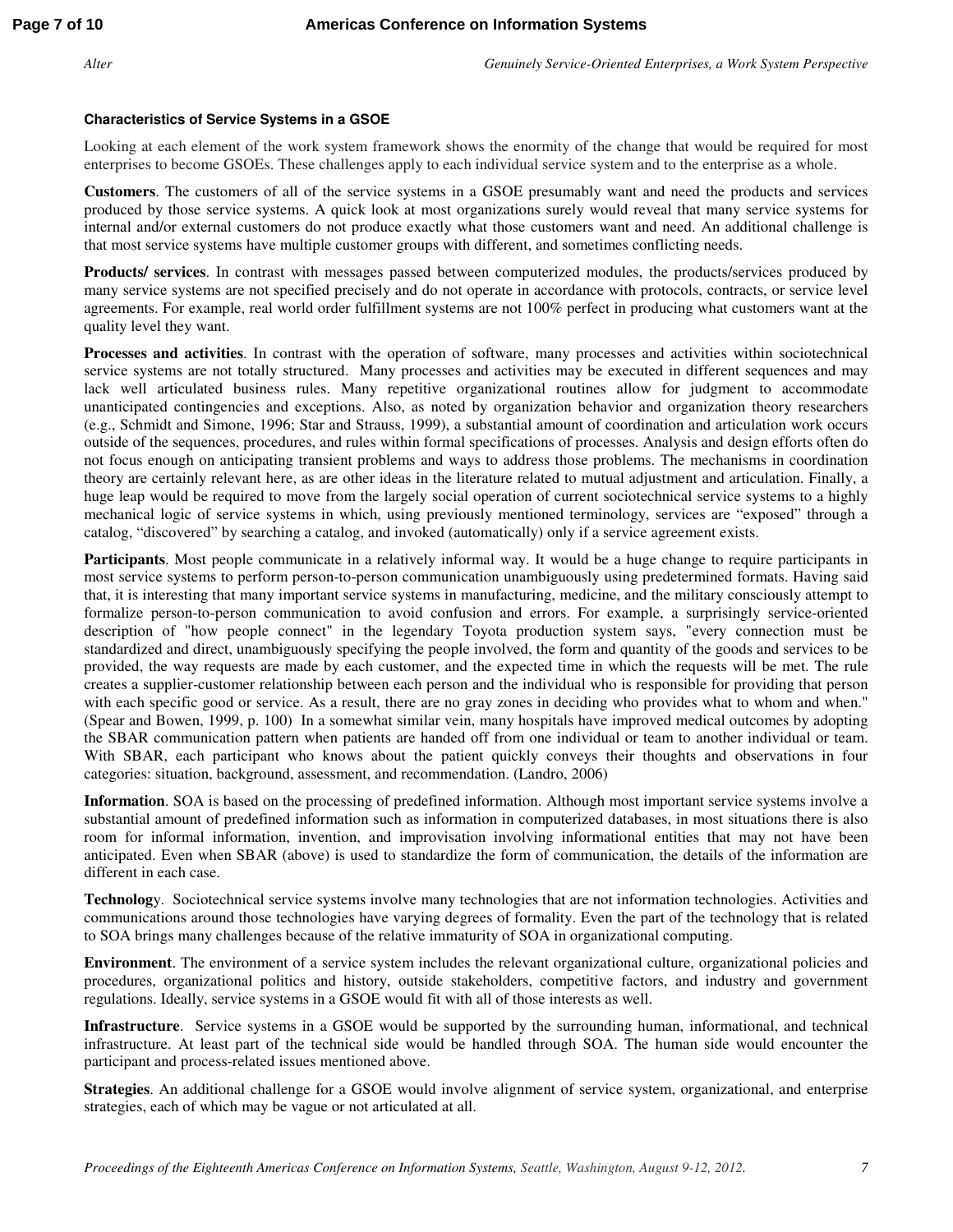#### **Life Cycle Issues in Service Systems Moving toward GSOE Expectations**

The phases in the work system life cycle model reveal other obstacles that often block a service system's path to becoming genuinely service-oriented.

**Operation and Maintenance**. The inwardly-facing arrows in Figure 2 represent incremental changes, adaptations, and workarounds that occur in almost all sociotechnical systems. Some of those changes may be workarounds based largely on the personal preferences and needs of work system participants. Such workarounds may conflict with management directives and/or genuine service orientation.

**Initiation**. Specifications produced in the initiation phase of many projects create ambiguous direction for the development phase because most of the details are not specified in the initiation phase. In many cases, needs of some customers of the service system are never considered and therefore are not reflected in the requirements.

**Development**. As in any work system, the development phase for sociotechnical service systems involves creation, modification, acquisition, or configuration of software and creation or modification of procedures, documentation and training materials needed for implementation of the new version of the service system. The level of specificity required for service systems in a GSOE would make the development phase much more complicated.

**Implementation**. Assuring genuine satisfaction of each customer group's wants and needs would greatly increase the duration and complexity of a service system's implementation phase.

#### **Difficult Assumptions about Service Systems Operating under a GSOE Regime**

Service systems operating under a GSOE regime would have to satisfy a number of assumptions that seem a huge leap from everyday experience in organizations. Those assumptions include the following:

**Assumption regarding communication and customer-supplier relationships between service systems**. As mentioned earlier, the SOA capabilities underlying GSOE require scripted, unambiguous communication and customer-supplier relationships that are much more explicit than those in most organizations. Highly scripted interactions in today's service systems occur mainly through automated services (e.g., automated transactions) and much less frequently in person-to-person communication under special circumstances that require conscious adherence to explicit standards.

**Assumption of alignment**. GSOE requires internal alignment of all components within a service system (including all participants) and alignment between the service system and the customers who will receive products/services produced by the service system. That degree of alignment is not present in many systems in today's organizations due to a combination of inconsistent goals, inconsistent incentive structures, and local optimization (i.e., sub-optimization for the enterprise) that undermines broader concerns of the entire enterprise.

**Assumption of compliance**. The operation of a GSOE requires total compliance to methods, standards, behavioral expectations, and service level agreements within and between all service systems. It is not clear how a GSOE would identify and correct the many types of non-compliance that are common in today's organizations, including performance gaps, malfeasance, adaptations, and workarounds, all of which occur for a variety of personal and system-related reasons.

**Assumption regarding intellectual bandwidth and attention**. Applying SOA techniques in a GSOE requires a combination of patience, intellectual bandwidth, and attention that seems far beyond the capabilities and propensities of most business professionals. For example, is not clear who would negotiate all of the service agreements between different departments within an enterprise and between different service systems. It also is not clear how to rationalize or standardize those negotiations. In the terminology of SOA, those negotiations would have to specify details such as how internal and/or external suppliers will expose capabilities through service catalogs and how internal and/or external customers will search service catalogs to discover and invoke whatever services they need, whenever and wherever they need them.

**Assumption of safely controlling emergent behavior in multi-layer service systems**. It is not clear how to test and debug complex, multi-layer enterprises consisting of service systems that have their own logic and that may be modified by service system owners after the larger system becomes operational. The danger of complex interactions between highly automated systems is illustrated by the May 6, 2011 "flash crash" in which the Dow Jones industrial average plunged 600 points and the blue chip stock Accenture dropped to one penny before recovering quickly. There is still some question about what caused the bizarre behavior of this complex system, although it seems to be tied to interactions between different algorithmic trading systems, some of which were turned off when the market became volatile and some of which were left in operation. (Bowley, 2011; MacKenzie and Telos, 2011)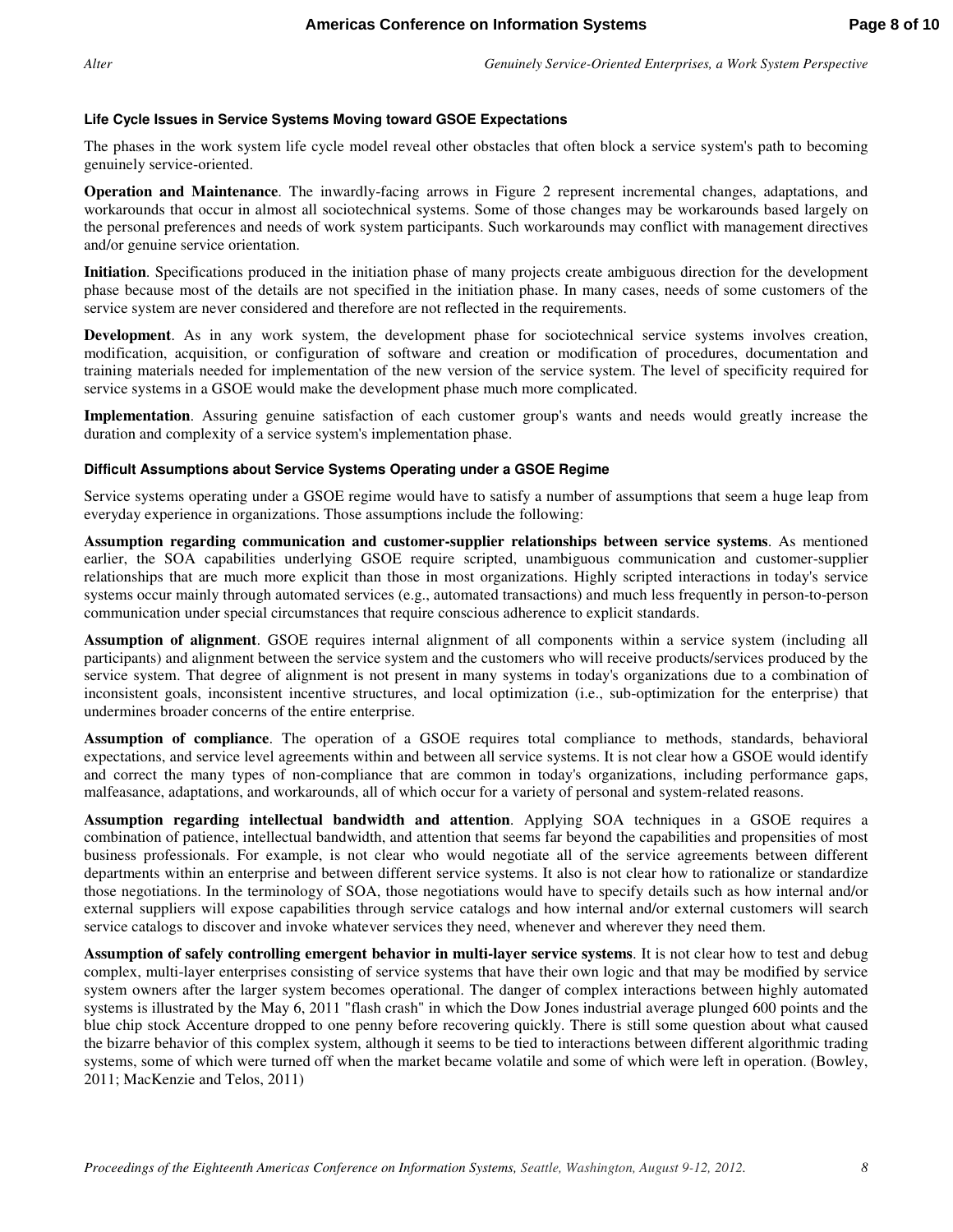#### **Steps toward GSOE from a Service System Perspective**

Having illustrated various aspects of the enormous difficulty of converting an enterprise to a GSOE, it is worthwhile to identify several modest steps toward increasing the degree of service-orientation in work systems within enterprises. None of the following steps rely on SOA, although robust SOA capabilities surely can facilitate some of the technical changes that may increase efficiency and organizational agility. The following steps toward greater service orientation are discussed in various ways in an article about viewing systems as services (Alter, 2010).

- Analyze systems in organizations as though their purpose is to produce products/services for their customers. The work system framework encourages that emphasis by placing the customer at the top and emphasizing that work systems (service systems) exist in order to produce products/services for their customers.
- Recognize the importance of value creation throughout the service system's interactions with its customers. Possible frameworks supporting that approach include service blueprinting (Bitner et al., 2008) and a proposed service value chain framework (Alter, 2008b). Also, focus on co-creation of value by customers and providers during service interactions within the service system and additional value creation by customers beyond the scope of the service system itself. (Grönroos, 2011)
- Recognize and use service-related design dimensions and customer-centricity dimensions such as those mentioned in Alter (2010, pp. 207-208).

#### **CONCLUSION**

When taken literally, the concept of SOE sounds as though it should describe an entire enterprise rather than just an organization's computer infrastructure. The rhetoric of SOE proponents seems to conflate a technological imperative of better computer architecture with an enterprise imperative of greater efficiency and effectiveness of service systems designed to satisfy needs of internal and external customers. SOA may lead to greater technical efficiency and effectiveness, but there is little reason to believe that it necessarily instills service systems with greater capabilities for satisfying customers.

This paper used WST and the idea of GSOE to explore what it would take to extend the idea of SOE beyond the realm of computer-to-computer interaction. The operation of a GSOE requires total compliance to methods, standards, behavioral expectations, and service level agreements within and between all service systems. It is not clear how a GSOE might identify and overcome many types of non-compliance that are common in today's organizations, including performance gaps, malfeasance, adaptations, and workarounds, all of which occur for a variety of personal reasons, system-related reasons, and external contingencies. From a business viewpoint, an enterprise should try to become a GSOE only if that would lead to improvements in important metrics such as profitability, efficiency, customer satisfaction, employee loyalty, and long term health. The technical imperatives that are pushing the trend toward SOA have many benefits within the purely technical realm and may facilitate organizational responsiveness and agility in many ways. While important for those reasons, SOA trends do not imply that most people and organizations should work and communicate in a manner that mimics how computer programs operate under SOA.

#### **REFERENCES**

- 1. Alter, S. (2006) *The Work System Method: Connecting People, Processes, and IT for Business Results*, Larkspur, CA: Work System Press.
- 2. Alter, S. (2008a) "Defining Information Systems as Work Systems: Implications for the IS Field." *European Journal of Information Systems,* 17, 5, 448-469.
- 3. Alter, S. (2008b) "Service System Fundamentals: Work System, Value Chain, and Life Cycle," *IBM Systems Journal*, 47, 1, 71-85.
- 4. Alter, S. (2010) "Viewing Systems as Services: A Fresh Approach in the IS Field," *Communications of the Association for Information Systems*, 26, 11, 195-224.
- 5. Alter, S., (2011) "Metamodel for Service Design and Service Innovation: Integrating Service Activities, Service Systems, and Value Constellations," *Proceedings of ICIS 2011, International Conference on Information Systems, Shanghai, China.*
- 6. Bitner, M. J., Ostrom, A., and Morgan, F. (2008) "Service Blueprinting: A Practical Technique for Service Innovation," *California Management Review*, 50, 3, 66-94.